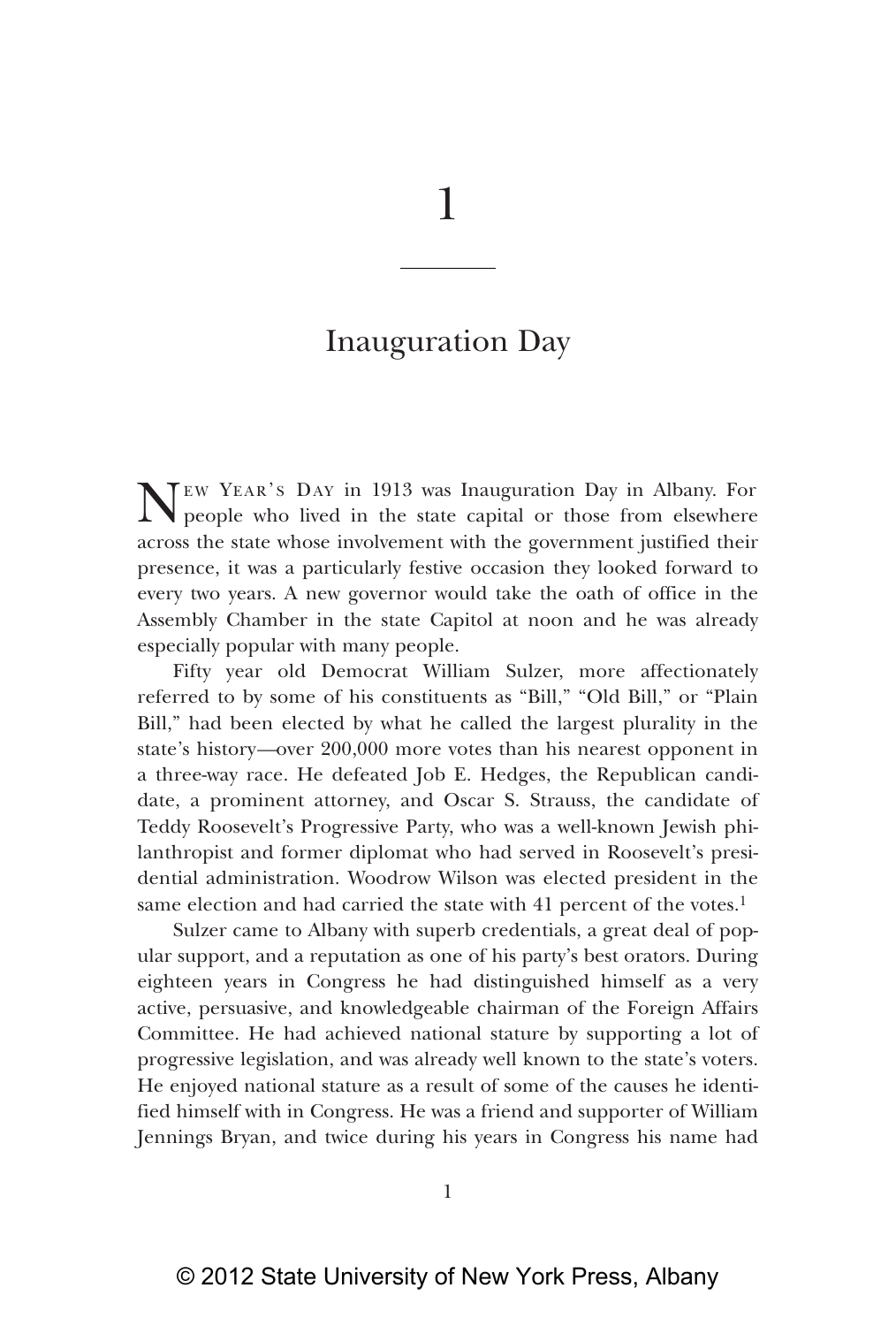been mentioned as a possible candidate for vice president. He had also served five terms in the state assembly. Nineteen years earlier, at age thirty after only three years in the legislature, he was elected Speaker, the youngest in the state's history. He had sought the Democratic Party's gubernatorial nomination on at least seven different occasions before achieving it in 1912.

Inauguration Day was his day and Sulzer made the most of it. Capitalizing on the populist politics that had just elected Woodrow Wilson president of the United States, the new governor had already signaled significant changes from his predecessor, who was also a Democrat. To exemplify the simplicity and openness of the kind of administration that he promised to give New York, Sulzer had announced that he was changing the name of the Executive Mansion to the "People's House," a place where everyone would be welcome. He went out of his way to assure the press of his accessibility to reporters, day or night. On Inauguration Day he appointed a new head of the state's National Guard, a position of far greater interest in those days than today. He also announced that he was replacing the three-man state highway commission with a single commissioner.

During the period of preparation, between Election Day and Inauguration Day, the governor-elect had announced that, to save money, he would do away with the pomp and circumstance, including the customary military parade that had always been part of the traditional inaugural ceremony. He also eliminated the twenty-one-gun salute of Civil War cannons customarily fired on the Capitol lawn at the moment of his taking the oath. Both of these announcements had made people take notice. Sophisticates considered it to be ostentatious simplicity.

The governor-elect's official day began at about 10 a.m. Although cold, it was a bright and clear winter morning in Albany. A large crowd of enthusiasts and well-wishers had gathered outside of the Executive Mansion on Eagle Street. The mansion, a singularly unimpressive threestory wooden residence with a circular driveway surrounded by an equally unimpressive wrought-iron fence, was located in a rather ordinary neighborhood seven long blocks from the Capitol building.

At 10:15 the waiting crowd stirred at the sight of a handful of the state's National Guard officers approaching the mansion, attired in brilliant dress blue uniforms with much gold braid in evidence. A general, a major, and some junior officers had walked over from the Capitol.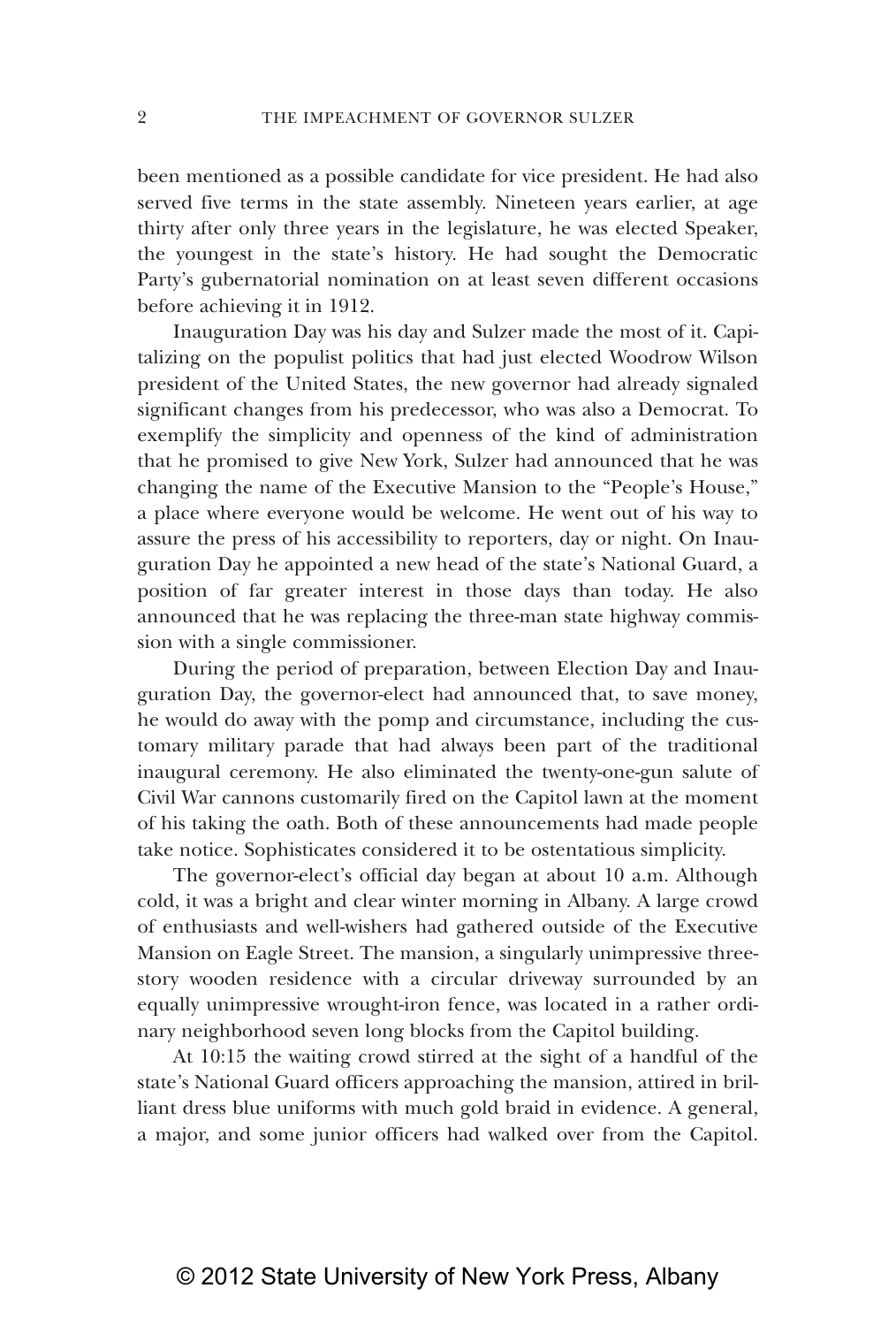They were the governor-elect's handpicked military staff. By tradition, they would escort their new commander-in-chief to the Capitol.

As soon as the guardsmen entered the governor's home, a string of carriages appeared on Eagle Street. In the first, wearing an elegantly cut dark blue suit, white shirt with a gold collar pin, black frock coat, and silk top hat, was New York's very fashionable, but not very popular Governor John A. Dix who was about to end his first two-year term. As a result of a dismal record, the party found him not to be reelectable. Dix had been picked to head the Democratic ticket in 1910 when he was the chairman of the state Democratic Party. The upstate Democrats had assumed he would not succumb to the dictates of Tammany Hall, the powerful Democratic Party machine in New York City. Except for a handful of political leaders who had made personal alliances, the Democrats from outside of New York City generally despised Tammany and resisted its efforts to control the state party organization. Dix had let his upstate supporters down and became quite unpopular with significant portions of his own party when his relationship with New York City Democrats led to the appointment of various party hacks and corrupt incompetents. He had also been plagued by poor judgment on some significant issues. In his carriage, Governor Dix was accompanied by another general and a naval officer who wore the stripes of a lieutenant commander and the gold shoulder braid of an aide to someone very important. They were from the military staff of the outgoing governor. Other military men followed in subsequent carriages and their full dress uniforms alone guaranteed a glamorous air to a festive occasion.

The crowd watched as the governor's resplendent entourage entered the mansion where their hero was waiting. Within minutes the people were rewarded by the appearance of two men at the front door*—*the stylishly dressed Governor Dix accompanying a somewhat taller man in rather frumpy attire. Governor Dix led the lanky sixfooter down the porch steps to an open carriage waiting in the mansion's driveway where an attendant held open the door. At that point the taller man turned his back on the carriage and started walking down the circular drive from the mansion to the street where the new governor's fans were amassed behind the iron gate. A man in the front of the crowd shouted: "Three cheers for Bill," and the audience roared its approval. There he was*—*smiling at them and dressed in the same somewhat rumpled gray suit he had worn frequently during the last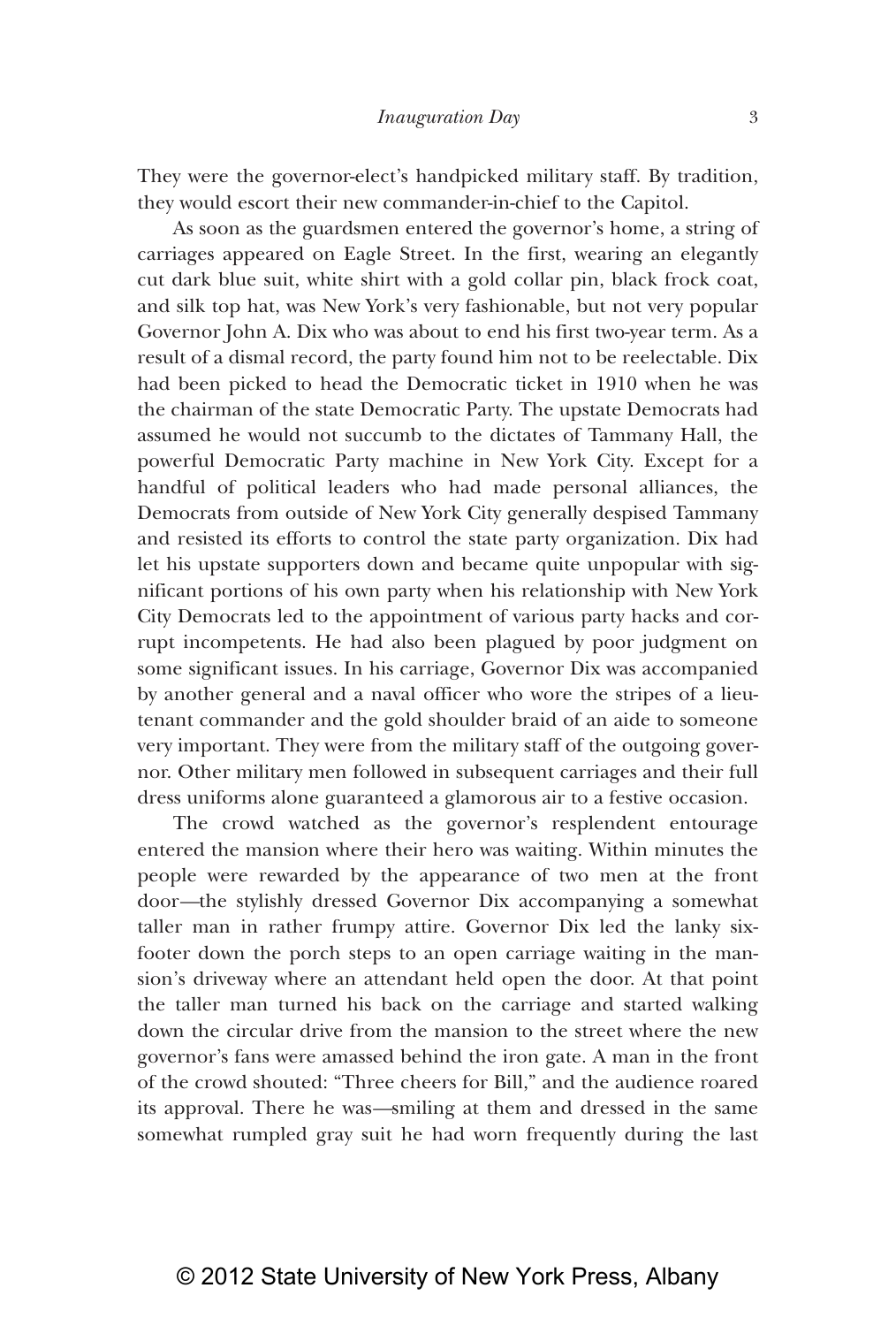campaign*—*and in several others previously. Plain Bill was not stylish. He wore a dark gray overcoat for protection against the brisk air of an Albany winter. His familiar soft slouch hat, barely concealing slightly graying sandy colored hair, was black, and a fat black cigar pointed upward from the corner of his mouth.

Someone in the crowd yelled out: "No high hat for Sulzer*—*He is just plain Bill," and his supporters shrieked "Hurrah" after "Hurrah." Just plain Bill smiled at his friends. Then, his face puckered in apparent meditation, he walked a little bit bent forward but with long strides and hands clasped behind his back leading the strange procession up on Eagle Street toward State Street and the imposing gray granite Capitol building—a half mile away. Governor Dix, carrying more weight than his successor, and a smaller frame, had difficulty keeping up. Some of the guard officers were out of breath by the time they got to State Street, but the governor's fans brought up the rear continuing their happy shouts and cheers.

At the intersection of State and Eagle they encountered five hundred members of the German Democratic Club of New York, including a traditional "oompah-pah" band, led by thirteen of their officers all wearing silk top hats and pink sashes astride white horses, waiting to salute their man.

To enter the Capitol from that point, most people would turn left and walk a few hundred feet up State Street to the main ground floor entrance on the south side of the big gray, ugly building. But Just Plain Bill Sulzer chose the much more dramatic path through the jubilant crowd of onlookers in Capitol Park at the bottom of the stairway over the Capitol's eastern portico, walking up the seventy-seven steps that led directly to the second floor at the top of the steps. Reporters noted that Teddy Roosevelt had used that long staircase entrance when he was governor twelve years earlier whenever anyone was looking.2

The extravagantly decorated assembly chamber was packed with<br>people, plants, palms, and flags set between its glorious marble columns and rich mahogany podium. The assemblymen had been joined by the state senators, the black robed judges of the court of appeals, Mrs. Sulzer and other relatives, high-level National Guard officers in their formal uniforms, state officials, legislative staff members, press, and those important citizens fortunate enough to wangle a coveted invitation. It was notable that the most powerful leaders of Tam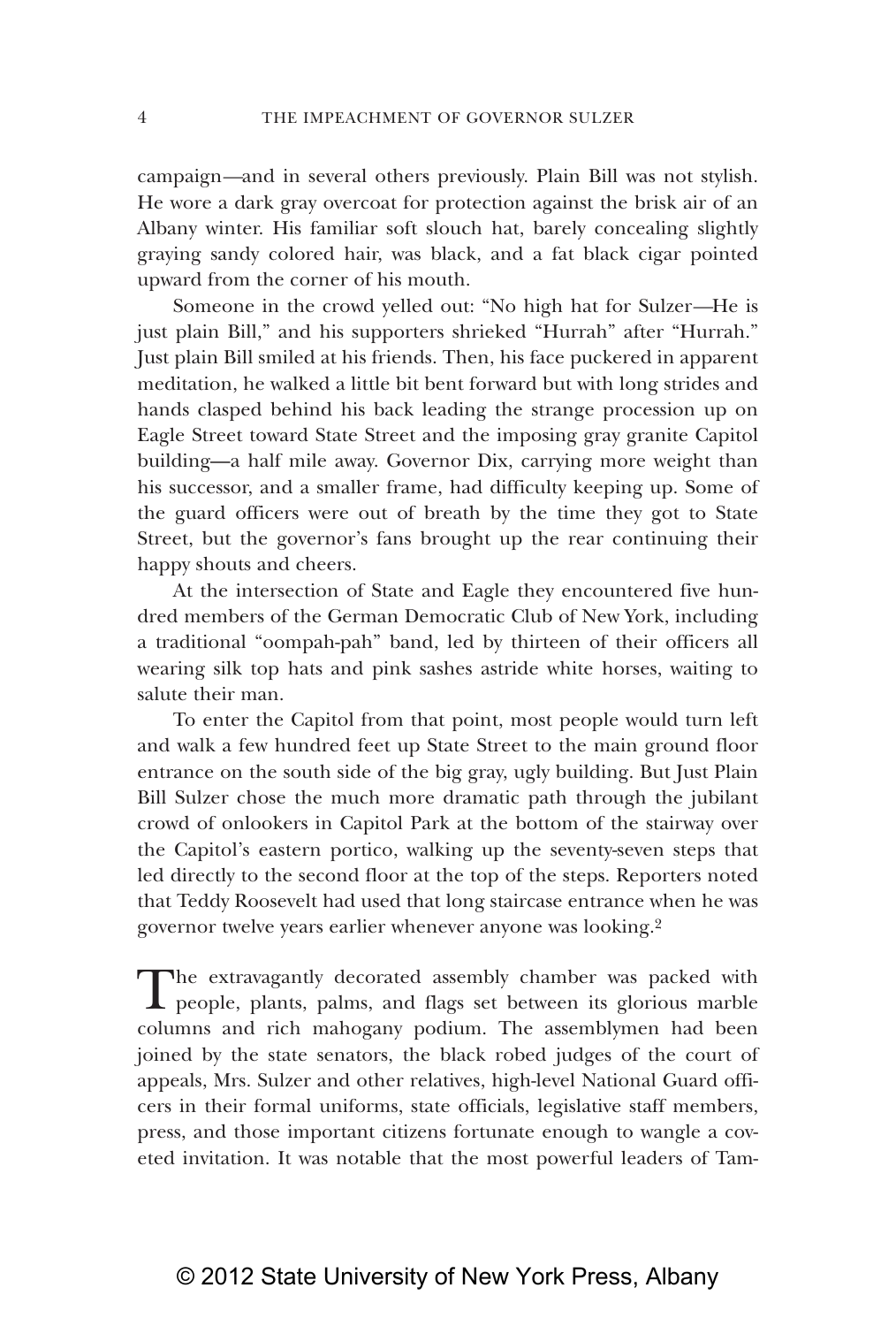many were not there. Twenty thousand invitations had been sent for a chamber that could hold 1,500, including those crowded into the visitors' galleries and elegant foyers and crammed into standing room along the walls of the chamber. The overflow even stood inside the grand fireplaces.

Outgoing Governor Dix graciously introduced his successor, pointing out that "in this chamber a generation ago you were a familiar and important figure. The intervening years have afforded you a splendid opportunity to understand the needs of the human race."

While Dix spoke, Sulzer sat in a big stuffed chair in the front row and studiously maintained the look of a man in deep thought. After the oath of office was administered at 12:10 p.m., the military band struck up the "Star-Spangled Banner" and Governor Sulzer ascended the podium to give his inaugural address, which would be one of the shortest on record. On this occasion, he was uncharacteristically humble. Addressing the assembled leaders of New York, the new governor presented a picture of self-restraint that was unfamiliar to those who had followed his career, in which had distinguished himself as a forceful and colorful orator, always full of bombast and self-confidence. Capturing a theme of his gubernatorial campaign when he had said repeatedly, wherever he went across the state, that he had no boss except his own conscience, and he intended to have none, Sulzer told his inaugural audience: "Grateful to the people who have honored me with their suffrages, I enter upon the performance of the duties of the office without a promise, except my pledge to all the people to serve them faithfully and honestly and to the best of my ability. I am free, without entanglements, and shall remain free. No influence controls me but the dictates of my conscience and my determination to do my duty, day in and day out, as I see the right, regardless of consequences. In the future, as in the past, I will walk the street called straight, and without fear and without favor, I shall execute the laws justly and impartially with malice toward none." Sulzer's Lincolnesque phrases had long been part of his oratorical stock and trade. His piercing blue eyes flashed as he dedicated himself to the maintenance of representative and Democratic institutions, promised an economical and business-like administration and "progressive reforms along constructive and constitutional lines." He "resolved to shirk no responsibility; to work for the welfare of the people; to correct every existing abuse; to abolish useless offices and wherever possible consolidate bureaus and commissions to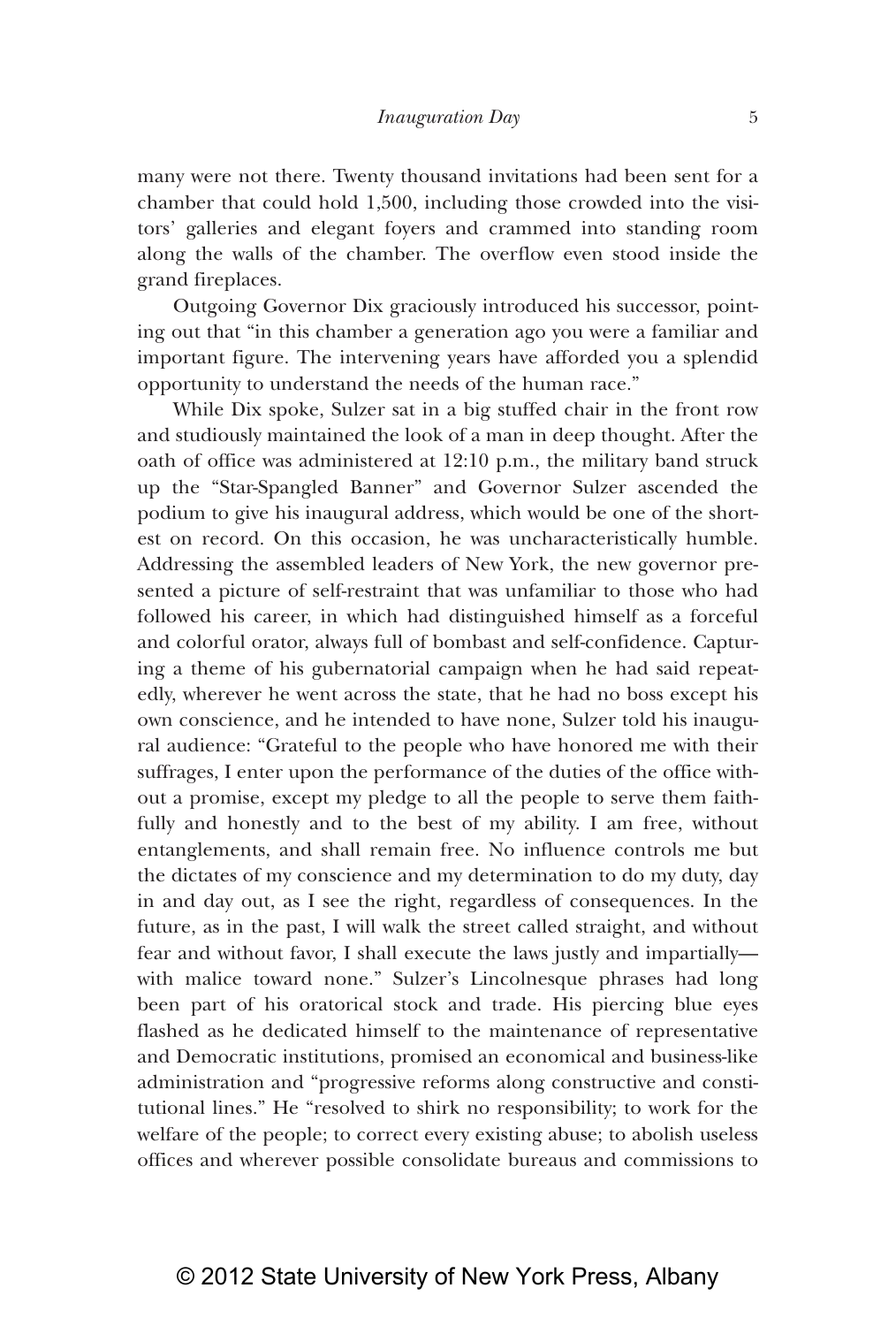secure greater economy and more efficiency; to uproot official corruption and to raise higher the standard of official integrity; to simplify the methods of orderly administration."3

When he finished, the governor left the third-floor Assembly Chamber, quickly descended the ornate "million dollar" staircase to the second floor, swiftly leading his entourage through several long halls, back to the top of the Capitol steps where he was cheered again by the large crowd that was still assembled in Capitol Park. He repeated his entire inaugural address for them, posed for some photographs, and then went inside to the elegant deep red–carpeted and mahoganywalled Executive Chamber, as the governor's ceremonial office on the second floor is called. There he held a reception and greeted hundreds of well-wishers who came to shake his hand, wish him well, and offer their suggestions about running the government and jobs for their friends. Hundreds more came to the official reception that afternoon at the Executive Mansion where Governor and Mrs. Sulzer greeted friends and members of the public to whom a general invitation had been extended, along with legislators and state officials gathered to celebrate the achievement of his lifelong ambition.4

Later in the day, the newly elected legislature convened and reorganized by electing new leaders as both houses were overwhelmingly Democratic for the first time in years. Resolutions were promptly introduced by the new Democratic leadership to ratify constitutional amendments providing for the direct election of United States senators and for women's suffrage. As required by the state constitution, the new governor delivered his first State of the State message, outlining in print the beginnings of the gubernatorial program, but promising more later on.<sup>5</sup>

Governor Sulzer proposed very progressive legislation. He asked the legislature to approve the proposed amendment that would require the election of U.S. senators by a direct vote of the people. (United States senators were then selected in New York by the state legislature, as was the case in many other states.) His position was rooted in his faith in the people. Sulzer's message said, "the people can and ought to be trusted. They have demonstrated their ability for self-government." Sulzer also asked that the amendment to provide for women's suffrage be submitted to the state's voters for approval as soon as possible, "in accordance with the pledge made to the people in the recent campaign." Actually, Sulzer had been a genuine longtime leader of this